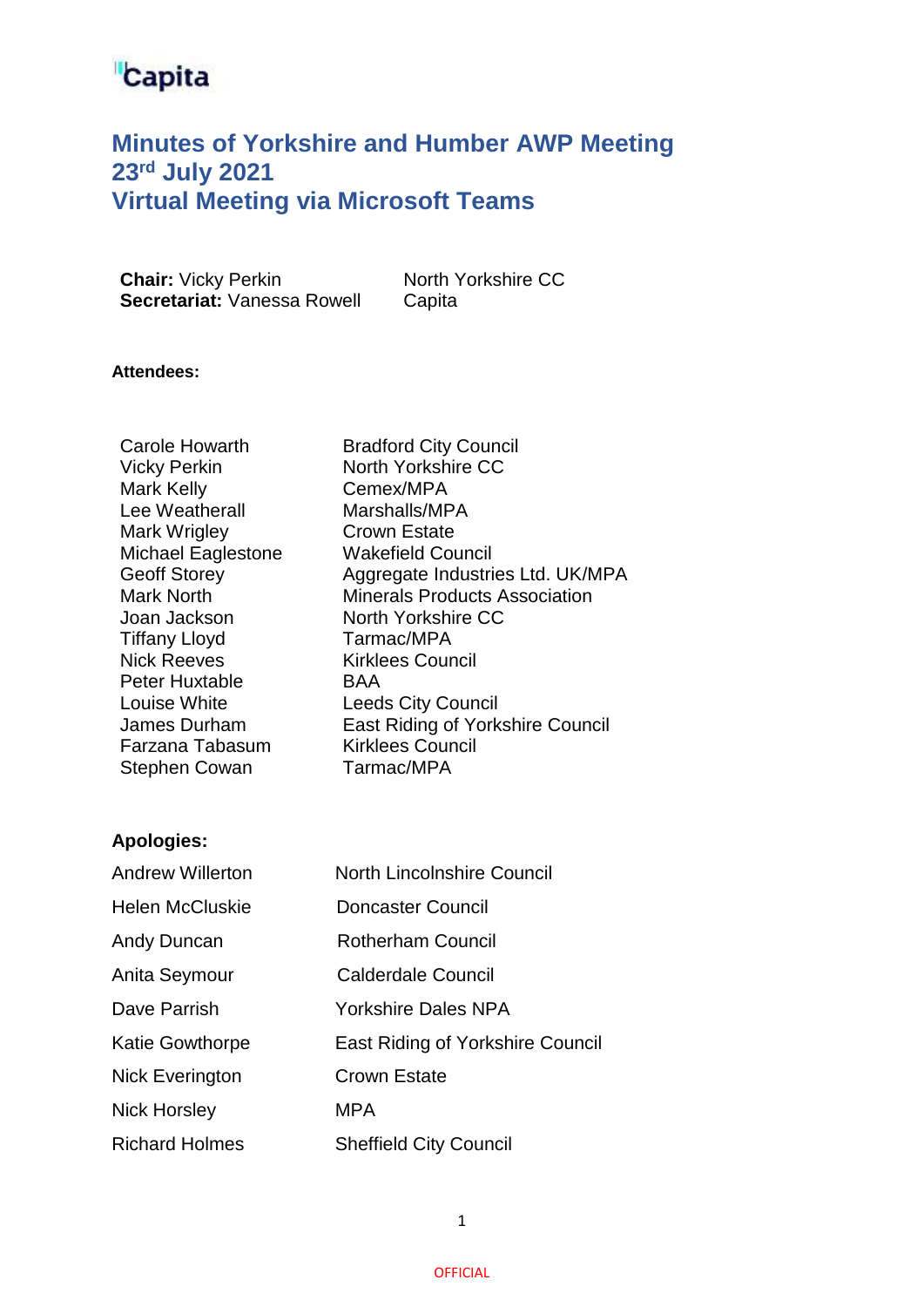| Item | <b>Description</b>                                                    |
|------|-----------------------------------------------------------------------|
| 1.   | Introductions and apologies                                           |
| 2.   | Minutes and actions of last meeting                                   |
| 3.   | AM2019 update                                                         |
| 4    | <b>YHAWP Annual Monitoring Survey and Local Aggregate Assessments</b> |
| 5.   | <b>MPAs Update</b>                                                    |
| 6.   | <b>Industry Update</b>                                                |
| 7.   | <b>MCHLG</b> update                                                   |
| 8.   | <b>AOB</b>                                                            |

#### **1. Introductions and apologies**

#### **2. Minutes and actions of last meeting**

2.1 VP went through the minutes from the last meeting asking if there were any comments on the minutes. No comments were made.

#### **3. AM2019 Update**

- 3.1 VR gave an update on the AM2019. VR mentioned that a final collation of the data was expected in July but it has not come through yet.
- 3.2 MN mentioned that MHCLG have had the survey results back and can expect the survey to be published in the next 4 weeks.

#### **4. YHAWP Annual Monitoring Survey and LAA update**

- 4.1 VR asked for an update from the MPAs on the circulation of Forms A and B for the YHAWP Annual Monitoring Survey and an update on LAA progress.
- 4.2 CH mentioned that ME is leading on the West Yorkshire LAA. The data has been collected from the five West Yorkshire Authorities and the data is now being collated. Looking to go out for consultation on the West Yorkshire LAA in September 2021.
- 4.3 ME mentioned that he has all the data from the five West Yorkshire Authorities. There are variances in the quality of the data received, so some estimates will need to be made. ME has BGS data for 2019 and own data for 2020. ME will forward this information on to VR. ME has compared the data to the housing delivery and they both track nicely on a chart. Quarry sales have slumped in line with housing delivery in the 2019 year.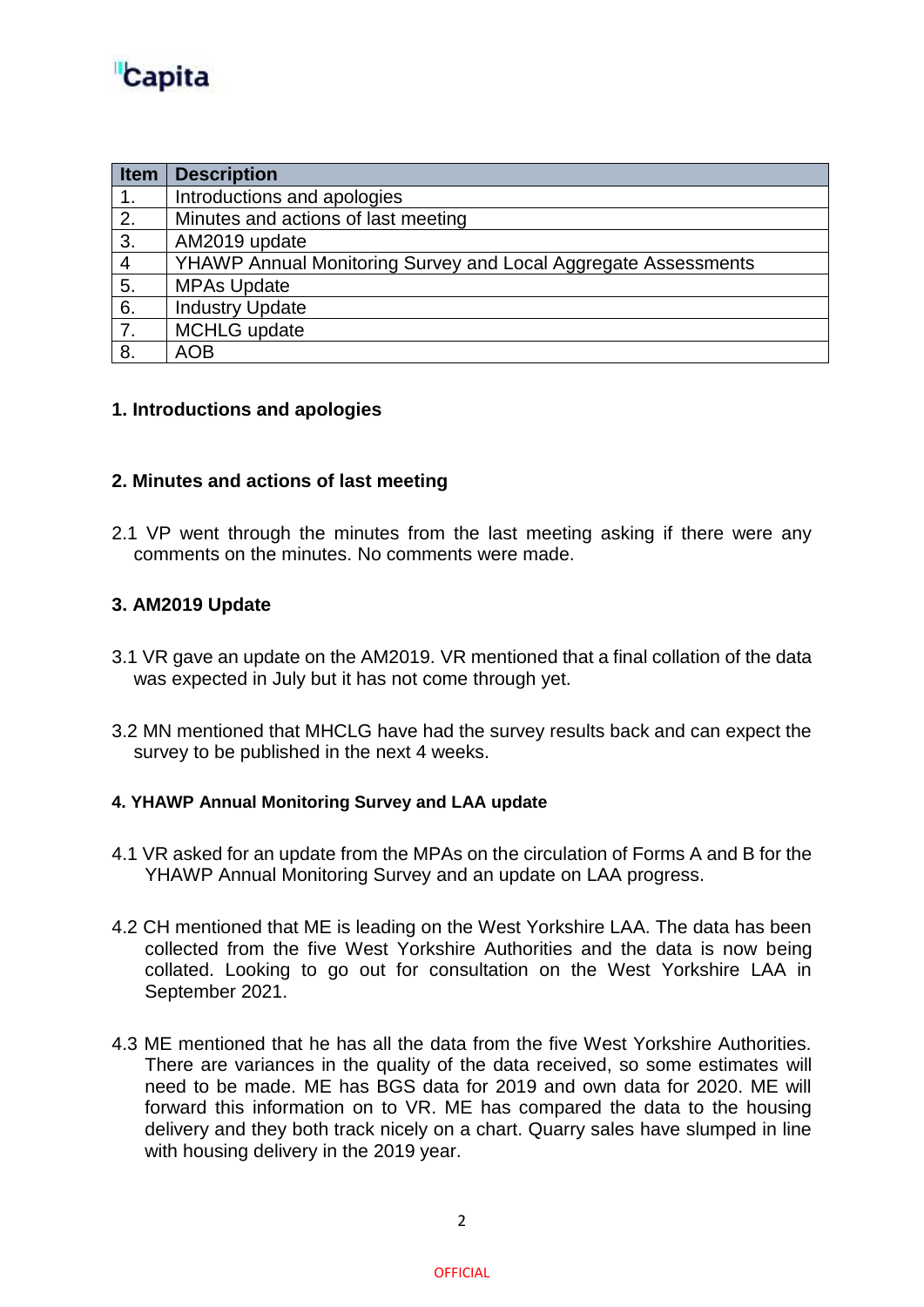- 4.4 JD mentioned that the annual survey for East Riding they're struggling to get returns on the primary aggregates. Secondary aggregates they can make an estimate based on the waste data interrogator. Out of nine, only three have responded to the primary aggregates data. Holding off on progressing the LAA until there is better data but can't hold off much longer and will need to make estimates for the remaining operators. The Pandemic may well have had an impact on receiving returns from operators, either because staff are off with Covid, or because staff have been told to self-isolate due to being in close contact with someone who has Covid. JD mentioned that he has also not yet received the data from North Lincolnshire which is required to prepare the Humber LAA. JD raised a query on whether there is a better way of getting the necessary data from operators, as at the moment, it is not compulsory to submit returns, so operators who are busy are not completing them.
- 4.5 ME mentioned that operators do have to provide returns for the annual minerals raised enquiry data and doesn't understand why it is not the same for minerals planning, yet for inland revenue the data is obligatory.
- 4.6 MN agrees that response to the survey should be obligatory, and that this is a matter MHCLG should take onboard. Generally, minerals planning is suffering from a lack of data. If MPA members are not submitting, get in touch with MN. MN mentioned that Lonek is retiring, and Hannah Henderson has been promoted and will no longer be working in the minerals department at MHCLG. Both will be replaced, but the lack of continuity of personnel at MHCLG in the minerals department is problematic. Clear from the feedback on the Planning White Paper that there needs to be separate work stream on mineral planning.
- 4.7 PH mentioned if there are BAA members that are not returning data, please let PH know and he will get in touch with them. Also concerned about lack of continuity and experience in minerals planning at MHCLG.
- 4.8 JJ gave an update on North Yorkshire's LAA. Not started yet as still awaiting data from some of the major operators. JJ to get in touch with MN and PH after the meeting. Had more returns from the smaller operators, but not so much the major operators.

#### 5. **MPA's Update - Progress on Development Plans**

#### **North Yorkshire**

5.1 JJ mentioned that NYCC have gone out for consultation on their main modifications until 15th September.

#### **East Riding of Yorkshire Council**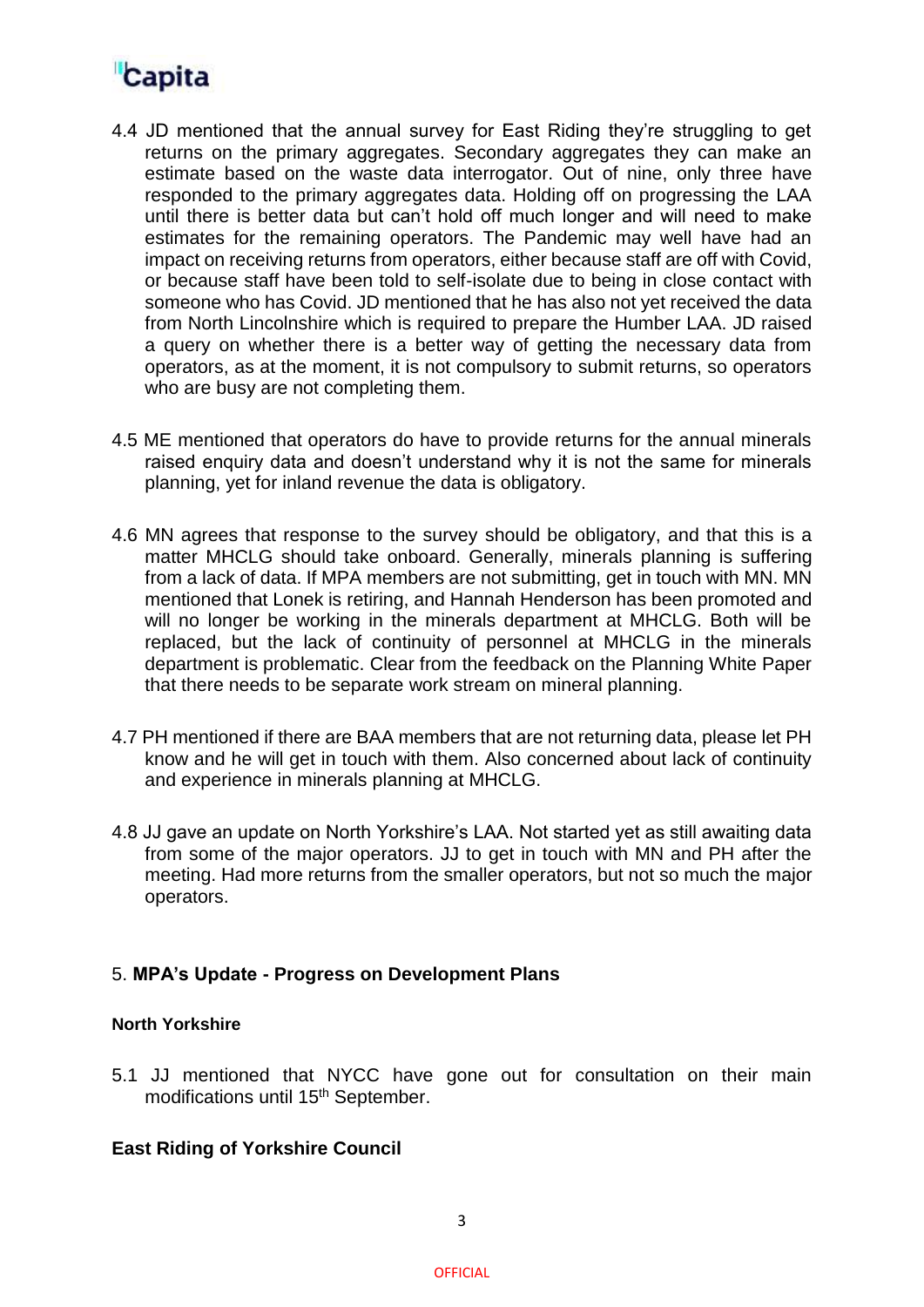5.2 Adopted joint minerals local plan with Hull in November 2019. Out for consultation at the moment on their draft Local Plan update, and in terms of minerals, this includes the mineral safeguarding areas in draft to comment on. There is also a Minerals Safeguarding Area background paper and there's a policy on what non-minerals development in those safeguarding areas should do. It includes requirements for minerals assessments in certain instances. Out for consultation until Friday 6<sup>th</sup> August.

#### **Bradford Council**

5.3 Now moving forward with 'one local plan'. Had an adopted Core Strategy and site allocations DPD, but now a change to a local plan which will encompass both of these, plus waste policies. Went out for Reg 18 consultation, with the closing date being 24th Match 2021. The consultation document doesn't include mineral site allocations. Conducted a call for sites for minerals and waste sites. A couple of years from adoption. The policies for minerals and waste in the existing Core Strategy proposing to role forwards to the 'one local plan.'

#### **Wakefield Council**

5.4 Submitted new local plan for examination. In terms of minerals, policies are not different to those in the adopted local development framework. Anticipate hearings to be held towards the end of 2021. Main issue is that the main area of growth coincides with the remaining maglimestone resource. Recently approved a sand and gravel quarry. It will be exporting sand and gravel exclusively via mineral barge up to Leeds.

#### **Kirklees Council**

5.5 Still got 2019 Local Plan in place and there are no plans to review it currently. At the end of March this year submitted an application for a Transpennine express upgrade. This includes station upgrades and Huddersfield, Dirton and Merfield, a new station at Ravenstorpe, doubling the number of tacks from two to four , enhancements to one of the junctions and electricification of the railway. There is going to be an increase in demand for aggregate in the area. There are potential issues with a couple of minerals sites along the route. First is the MPA plant at Calder Road at Ravenstorpe. It is a protected minerals infrastructure site. Network rail say operations at that site will not be effected but newlay concrete have placed an objection and are liaising with Network Rail on a way forward. The other site is the quarry at Forge Lane in Ravensthorpe. This is an active sand and gravel quarry which has planning permission up until 2024 and currently Kirklees Council are seeking clarity from Network Rail on when the restoration works on this site will be complete. Also would like to know when all the sand and gravel will be extracted from the site before Network Rai acquire the land. Our concern is that the mineral resources will be sterilised on site so we are looking for clarity on this.

#### **Doncaster Council**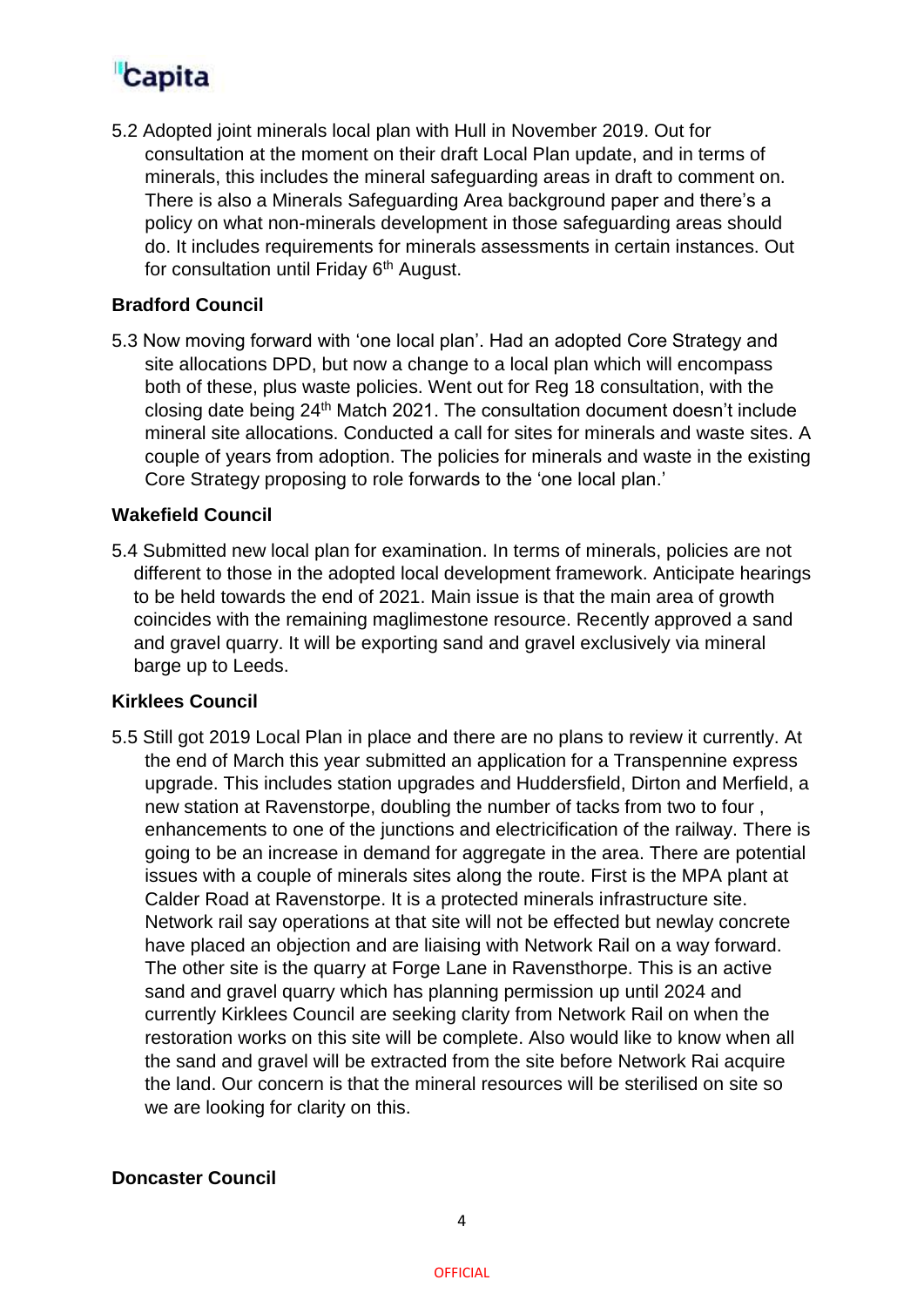5.6 Doncaster Council has recently completed its examination in public on the Local Plan (which contains the minerals policies). Subject to the proposed changes agreed with the Inspector the plan was then found sound and the examination is now closed. The Local Plan is scheduled for adoption at Full Council in September 2021.

#### **6. Industry Update**

- 6.1 **MPA Mineral Products Markets -**The recovery in construction activity and mineral products gained strong impetus since March. MPA members' feedback to date indicates that this impetus continued over the course of the second quarter. Double digit growth expected in construction this year continues to be challenged by supply chain issues, particularly for imported products and materials, which are likely to persist into the second half of 2021. However this is challenged by access to goods and materials. Availability of haulage is also an issue. HS2 is taking lorries out of the market and also plant operatives as well. There is also the added difficulty of semi-conductor shortages worldwide, which means trying to get new lorries and plants is difficult – up to 18 month lead in times.
- 6.2 **UK Economy and Construction** The UK economy rebounded more strongly than expected as we gradually navigate our way out of Covid restrictions. GDP increased by 2.3% in April, boosted by strong retail spending and the full reopening of schools. By early June, the majority of UK businesses were back to trading. The 4-week delay in removing the last remaining Covid restrictions is expected to have a limited impact on an otherwise robust economic outlook, but inflation is increasingly becoming a cause for concern.
- 6.3 In construction, output fell by 2% month on month in April, after a sharp spike in activity in March, when output exceeded its pre-pandemic level. The dip was driven by private new housing and private housing repair & maintenance. However, feedback from housebuilders and wider construction stakeholders suggests that activity remains very strong. The main concern is whether material and skills shortages will eventually put the brakes on growth in the sector.
- 6.4 MN mentioned that the new NPPF has recently been published. There were some limited changes to the minerals section. The government has indicated that minerals will be reviewed separately. Important that we do keep inviting MHCLG to AWP meetings and it is important that we have a MHCLG representative at the meetings.
- 6.5 JD mentioned that MHCLG are looking for someone from local authorities to be seconded to MHCLG to minerals and waste. Once they've sourced someone, assume that's when they'll start the workstream of separate minerals guidance.
- 6.6 VP mentioned she saw the advert too, but the consequences are that an experienced minerals and waste planner moving to MHCLG means that the authority they move from is going to struggle to process applications.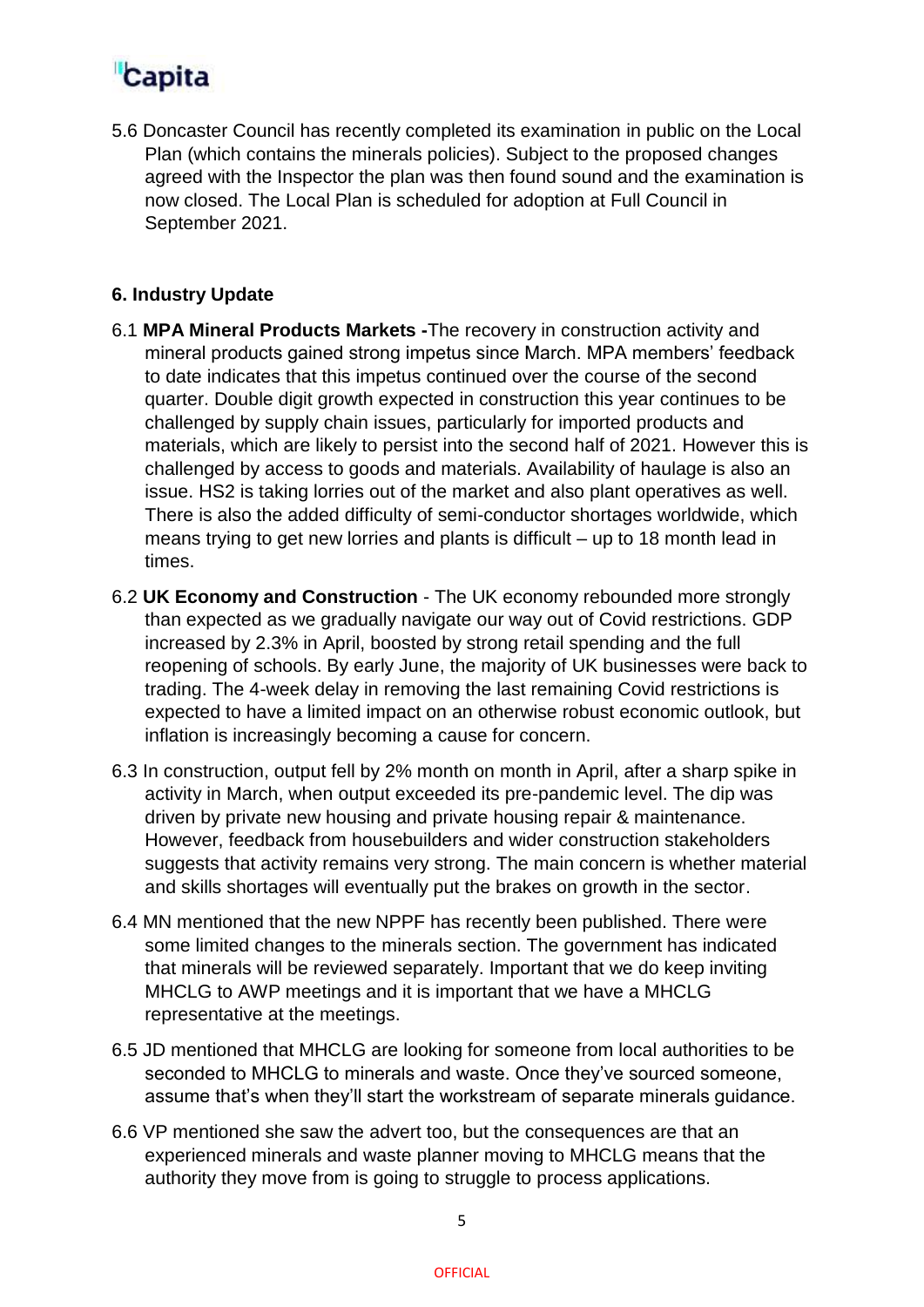- 6.7 CH replied to MN's comment about the shortage issue in materials. It is becoming a serious issue for housing developments in Bradford. Developers are half building out developments, and then having to switch to a different type of brick because the original type of brick is no longer available.
- 6.8 MN replied saying that brick manufacturers are largely offshore and there are issues with imports. MPA has been telling government not to assume supply. At the moment there is not a problem with aggregates, but that may change. There is under-provision in minerals plans also in the west and east midlands. HS2 is taking up material and that could also impact the YHAWP area. We are pressing for national guidelines to understand any up-and-coming issues with aggregate supply. We also keep pressing that the major infrastructure projects and housing projects should have a material supply audit undertaken. These are undertaken for waste but not minerals. For the Oxford-Cambridge Arc, all the waste arisings are calculated but no mention of minerals when there will be c.1 million houses built.
- 6.9 GS agrees with what MN mentioned. The industry is very busy at the moment. Local authorities will see it in the context of applications for altering operation hours for example. There is a need for the efficient processing of applications for the extension of operating hours to meet demand.
- 6.10 CH replied that the alteration to working hours conditions on minerals sites and the number of conditions is very dependent on where the site is and Councillor involvement. If a site is remote, then there will be less conditions, but sites tend to be within proximity to residential.
- 6.11 GS one of the issues we have in terms of proximity to housing is that we are still finding that local authorities are allowing residential development near to mineral safeguarding areas. Proper safeguarding is not happening.
- 6.12 PH mentioned that he has made available the presentation that came from joint industry and leadership council which is on the topic of the material shortages. Cement is one of the key ones. In the Peak District, Hope cement have so much cement being exported that the rail system cannot handle it. Also, staff shortages, with 2 million people still furloughed and also lorry drivers from abroad not wanting to come to the UK because of the isolation rules and because of Brexit. If the price rises go up of materials, the main concern will be that inflation will start making some inroads into government ability to spend as much money on the infrastructure planning. Had a few issues as an industry with Natural England over biodiversity net gain and SSSIs. The Environment Agency has raised that the aggregates waste protocol to allow aggregates from waste, the EA are now looking to withdraw support from it unless there is a task force that goes in to re-write it.
- 6.13 SC agrees with the statement that there are materials shortages and a rise in demand. The cement issue is particularly acute in Scotland where there are import issues and preservation. There are also breakdowns at plants, the plant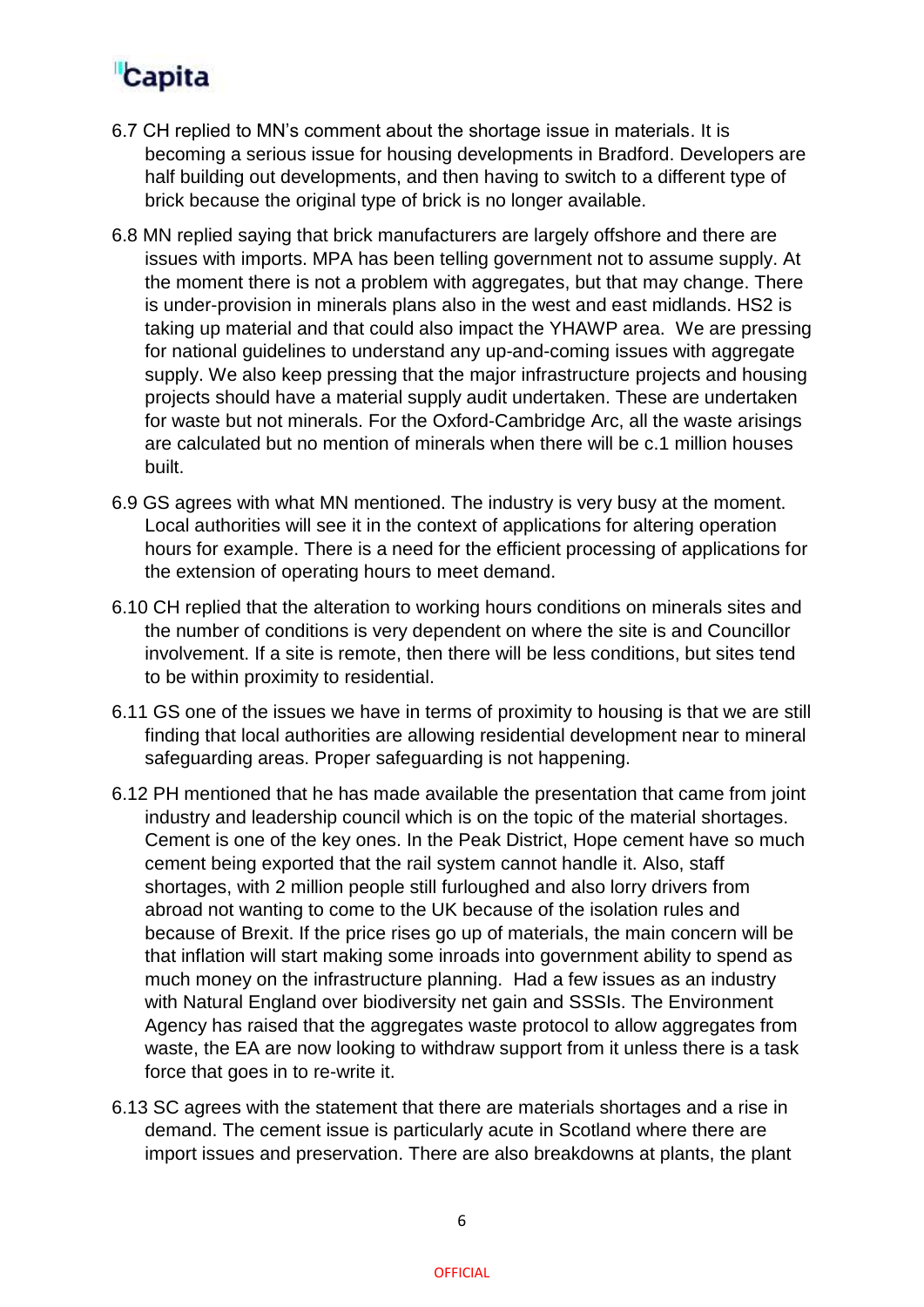

at Dunbar completely ran out last week of cement due to various issues and it is just getting going again.

- 6.14 In respect of the comments of PH on biodiversity metric MN mentioned that Biodiversity net gain metric 3.0 is designed for housebuilders and not for minerals planning. The MPAs concerns are not being taken into consideration. The MPA published a robust press release recently which got a reaction from DEFRA.
- 6.15 VP asked MN whether DEFRA might be open to exemptions being part of the requirement. MN replied saying this might be optimistic.

#### **7. MHCLG – update**

- 7.1 A report template for the AWP Annual Monitoring Reports has been sent to the AWP Secretaries
- 7.2 National Guidelines We are progressing the update to the national guidelines however they will not be available in time to inform the upcoming annual monitoring reports.
- 7.3 National Terms of Reference this is being updated in line with the comments received from the AWPs.

#### **8. AOB**

8.1 MW gave an update on the Crown Estate. The Crown Estate are proposing to run a marine aggregates tender round in 2021. A high level of interest was shown in response to us inviting expressions of interest earlier this year. Subject to successfully concluding a Plan-level Habitat Regulations Assessment (HRA) it is anticipated that exploration agreements would commence in late 2022.

[https://www.thecrownestate.co.uk/en-gb/media-and-insights/seabed-and-coastal](https://www.thecrownestate.co.uk/en-gb/media-and-insights/seabed-and-coastal-notices/aggregates-potash-and-other-minerals/)[notices/aggregates-potash-and-other-minerals/](https://www.thecrownestate.co.uk/en-gb/media-and-insights/seabed-and-coastal-notices/aggregates-potash-and-other-minerals/)

8.2 We have published the port landing statistics for 2020. These confirmed that over 18 million tonnes were extracted in the calendar year.

<https://www.thecrownestate.co.uk/en-gb/what-we-do/on-the-seabed/minerals-dredging/>

- 8.3 In the coming months we will be releasing the 2021 Capability and Portfolio report and the 23rd Area involved report.
- 8.4 MN mentioned that the MPA has recently published its minerals today magazine which includes an article on minerals supply. The LAA system should be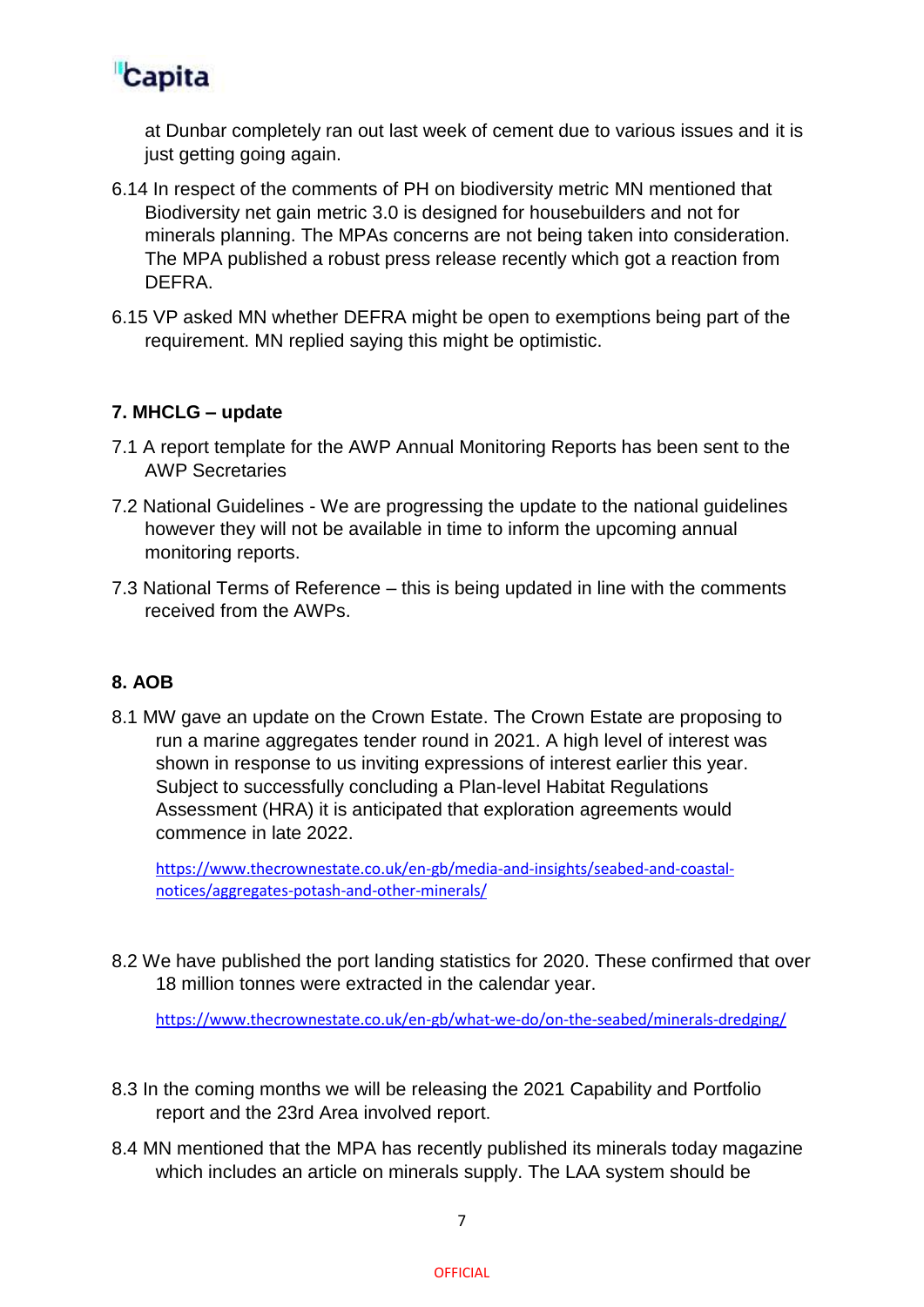

forecasting demand. There are too many LAAs that are deficient in forecasting which is why we need national quidelines.

- 8.5 ME replied stating that with LAAs there is information that largely stops at geographical boundaries. Some of these issues though are at a national supply level. The LAAs do make adjustments for potential increases in demand. The LAA system is fundamentally based on looking backwards. The main criteria is average historic supply level.
- 8.6 JD added that we need operators to feed in to the LAAs. When considering geographical areas, often those areas are getting smaller as large county council authorities get abolished and turned into smaller unitary authorities. Sometimes the solutions to scarcity of aggregates is going to come from outside the LAA authority.
- 8.7 GS mentioned the North Yorkshire County Council re-organisation. Mentioned that in County Durham, it lead to the breaks being put on the minerals plan. GS asked VP what she thinks will happen with North Yorkshire and minerals.
- 8.8 VP responded stating that there has been an announcement of a unitary North Yorkshire covering the whole of North Yorkshire but excluding the City of York. Cumbria have been split into two unitary authorities and Somerset is becoming one unitary. In North Yorkshire we are so close to getting adoption of the minerals and waste plan, the hope is that it will be adopted at the end of 2021. The timetabling is ambitious with a new structure by April 2022 and elections to a new authority May 2022 and the new authority coming into existence in April 2023. Concerned about having in the future an all-encompassing plan with minerals and waste included, as you are going to have issues which hold up other areas of the plan.
- 8.9 GS mentioned that Leeds dealt with minerals under a separate natural resources banner pulling it out of it being held up by housing.
- 8.10 CH mentioned that Bradford did have a separate waste DPD which is now within the one local plan. Overall CH reckons the future is not to have separate minerals and waste local plans. The result is that minerals and waste policies are minimised in comparison to housing for example.
- 8.11 ME mentioned Greater Manchester has a separate minerals and a separate waste local plan.
- 8.12 VP mentioned that the division over the county is not going to be following the 6 district council areas but is going to follow the 6 MP constituency boundaries. This will have significant consequences for decision making on planning. Ryedale District Council will be going from 30 councillors to 11. There are currently 72 members on the county council and this is going to increase to 90 for the whole of the unitary authority. This is a significant reduction overall if you add up the amount of members over each of the constituent councils.